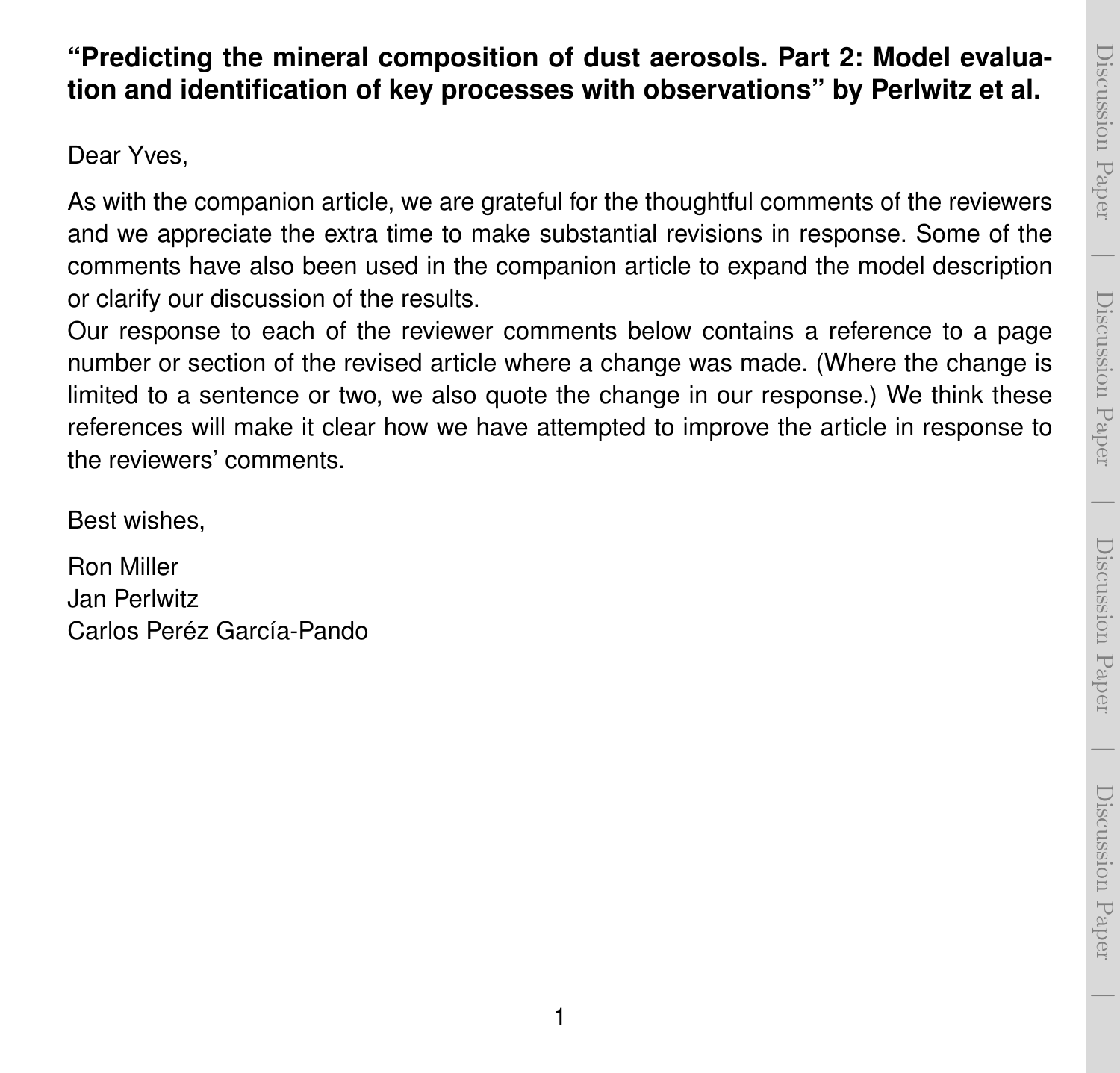# Discussion PaperDiscussion Paper

 $\overline{\phantom{a}}$ 

### **Response to the Comments by Reviewer #1**

(The pages and line numbers to which Reviewer #1 refers seem to correspond to the version submitted after the technical review (but before publication in *Atmos. Chem. Phys. Disc.*). We have listed in **bold** the page and line numbers that we believe correspond to the discussion version.)

#### **General comments**

*This study addresses modeling and validation aspects of dust mineral composition. The subject of the research is crucially important for better understanding the multiple roles of dust in climate system. The authors conduct the analysis using global model with nudged wind fields and exploit the available observations and soil databases. They test two clear hypotheses about the mineral emission fractions. The main problem is that the observational base is relatively poor both for soil parameters database, which uses observations with insufficient spatial resolution, and for aerosol observation that are sporadic in time and space. However, we have to admit that this is the best available information at a time. It is important to start working in this direction. The global approach has advantage, as it allows incorporating available observations all over the world. However, it is low resolution and is very poorly supported by observations in the Southern Hemisphere. Similar regional studies have to be encouraged in future. The minor comments are given below.*

Thanks for these supportive remarks. We agree that there are large uncertainties in the data base for the soil mineral fractions, which are used as input for our simulations, and that our evaluation would benefit from a far greater number of measurements. Like [Claquin](#page-12-0) [et al.](#page-12-0) [\(1999\)](#page-12-0), we accepted these uncertainties because we believe that mineral composition is fundamental to how dust aerosols interact with climate. We hope that our work draws the attention of scientists who do measurements, who can offer improved contraints upon the models.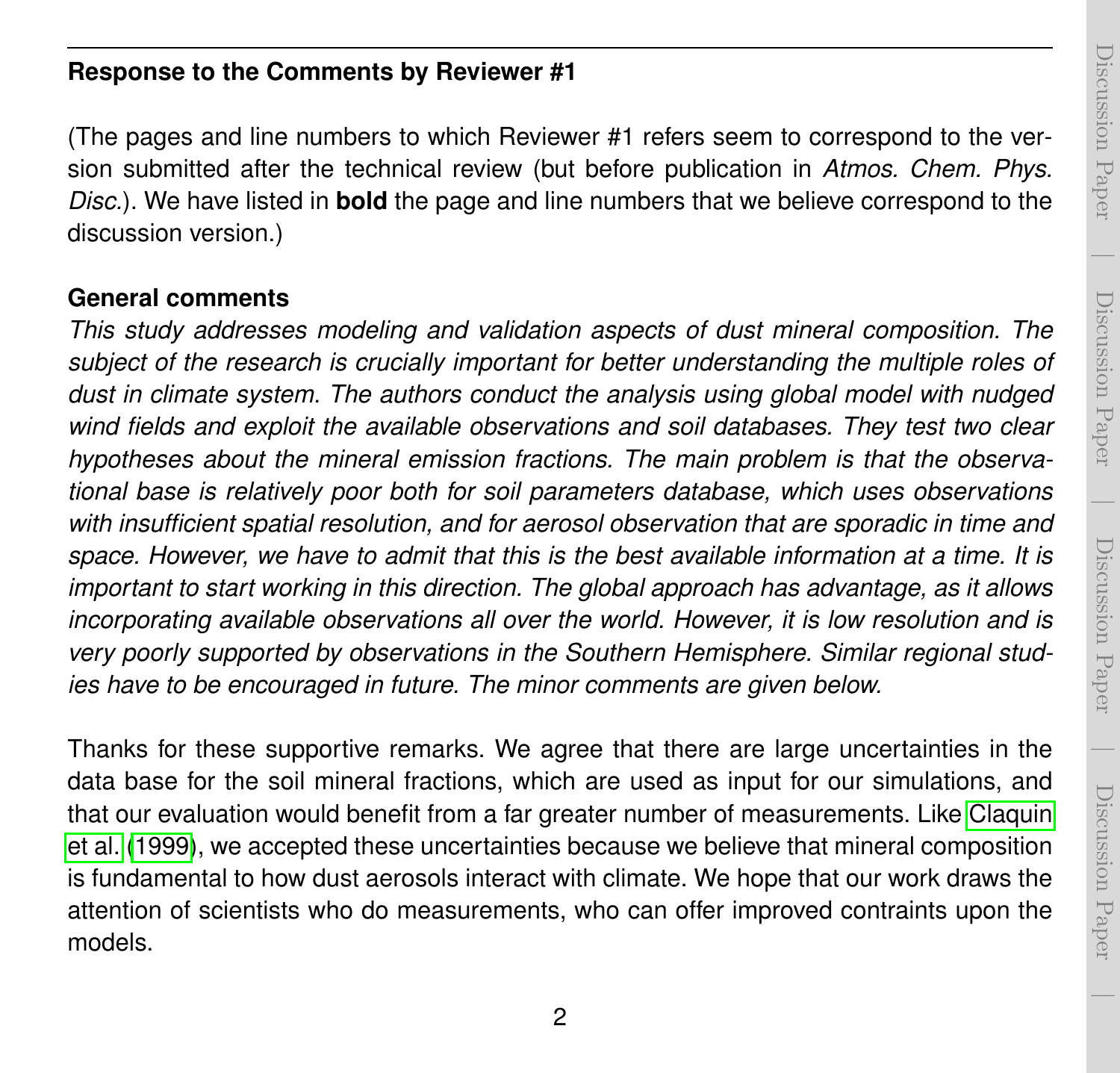# Discussion PaperDiscussion Paper

 $\overline{\phantom{a}}$ 

 $\overline{\phantom{a}}$ 

#### **Minor comments**

*I would suggest the authors once more report their emission scheme. It would be more convenient for a reader to have this information just in the text but not in the references.'*

As suggested by the reviewer, we have added a new section summarizing the dust aerosol module, including the calculation of emission (Sect. 2.2, starting on p. 8).

*P 3, 25-30: It sounds like the most important assumptions are semi-hypothetical. Could you elaborate on this and add explanations.* **(Page 3580, lines 1-6)**

We have tried to identify more precisely in Sect. 2 (with full details in the companion paper: [Perlwitz et al., 2015\)](#page-14-0) where our method depends upon hypotheses or empirical representations suggested by measurements. For example, we note that the allocation of silt emission into the size categories transported by the model is based upon measurements at a single location (as noted below) and we discuss the validity of this representation (p. 6, last paragraph).

*P 4, 1-10: Dust particles will be processed in the atmosphere both microphysically and chemically. You have to clearly discuss this and mention what model actually accounts for.* **(Page 3580, lines 7-16)**

We do not account for this process in the current version of the model. Following the referee's suggestion, we explicitly note this in Sect. 2.2 (p. 9, penultimate paragraph). We have also added this point to the companion article.

"These modifications, which depend upon the mineral composition, alter the solubility and vulnerability of the dust particle to wet scavenging. We defer representation of this dependence to a future study and assume the solubility of each dust 25 particle to be constant (50%) and identical for each mineral (Koch et al.,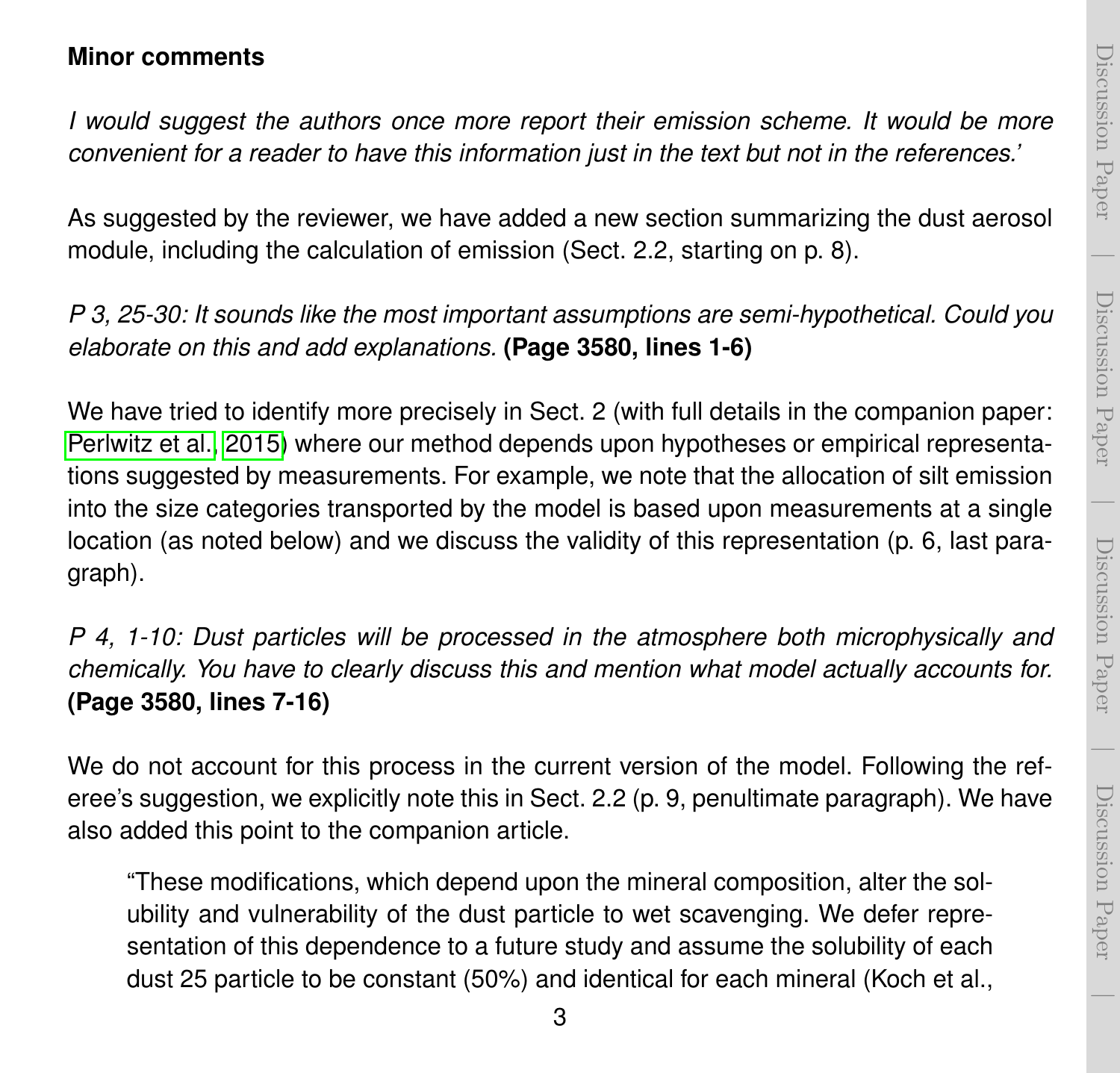$\overline{\phantom{a}}$ 

1999)."

*P 4, 20: I do not think it is good idea to nudge winds at all levels assuming, e.g., that the surface flow is strongly controlled by the topography and it is different in the GISS ModelE and NCEP reanalysis. I would nudge in the boundary layer. Is nudging coefficient altitude dependent? Please elaborate on this issue.* **(Page 3580, line 27)**

The reviewer raises an interesting point. However, the NCEP/NCAR reanalyses toward which we nudge have horizontal resolution of  $2.5^{\circ} \times 2.5^{\circ}$  latitude by longitude, which is similar to the resolution of ModelE2. In practice, we don't expect that the difference between the topographies should be large. In response to the reviewer, we note in Sect. 2.3 (p. 10) that the nudging time scale is independent of height and equal to 100 s (and we also add this information to the companion article). We would be grateful to be pointed toward any study where nudging of winds only within the boundary layer provides better agreement with measurements.

"The horizontal winds at each level of the model are relaxed every six hours toward the NCEP reanalyzed values (Kalnay et al., 1996). Relaxation occurs at all model levels (up to 10 hPa) with the globally uniform time scale of 100 s."

### *P 4, 25: Aerosol optical depth is the most important observed/retrieved characteristic. There should be some comparison included.* **(Page 3581, line 6)**

We agree that this would be a useful exercise. However, in the present version of the model, we do not use the mineral fractions to calculate AOD because this task (along with model evaluation) requires substantial effort, and is deferred to a future study. We note this emission explicitly in the revised manuscript (Sect. 2.2, last paragraph on p. 9).

"We also defer calculation of radiative forcing as a function of the aerosol mineral composition. As a result, radiative feedbacks between the mineral fractions and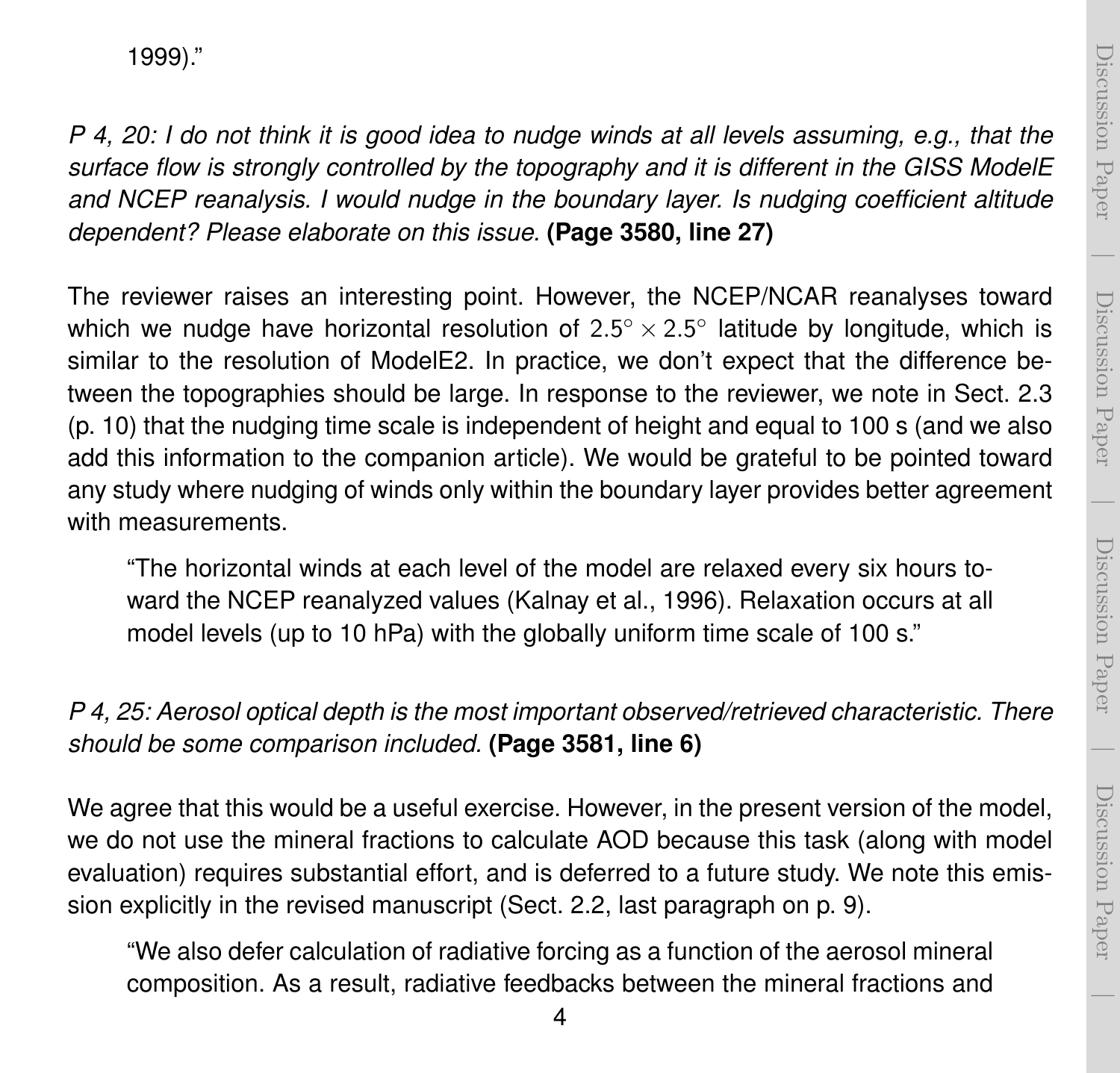$\overline{\phantom{a}}$ 

climate are disabled."

*P 5, 3: Change "will be" to "are"* **(Page 3581, line 10)**

Done. (Top of Sect. 2.1, p. 5)

"Two simulations are compared to our compilation of observations."

*P 5, 5-10: MMT covers the entire world but how many observations they really had to build those mineralogical fields?'* **(Page 3581, lines 12-18)**

The MMT is based on 239 "descriptions of soils", covering dry areas from the United States, Israel, Australia, North Africa, China, Iran, Iraq, and Northern India [\(Claquin et al., 1999\)](#page-12-0). We are not sure whether "description" refers to soil samples or identifications of individual minerals (or something else), so we have not added this information to the article. Claquin et al. emphasize the uncertainty remaining in the MMT, which motivated subsequent refinements by [Nickovic et al.](#page-13-0) [\(2012\)](#page-13-0) and [Journet et al.](#page-13-1) [\(2014\)](#page-13-1).

*P 5, 10-15: Is there any physical bases why we can assume that iron oxides are equally abandoned in clay and silt fractions? Could you please clarify this issue.* **(Page 3581, lines 18-22)**

There are only limited size-resolved measurements of iron oxides and their fraction in the soil (e.g. [Journet et al., 2014\)](#page-13-1). [Claquin et al.](#page-12-0) [\(1999\)](#page-12-0) infers the soil fraction of iron oxides from color rather than measurements at specific particle sizes, and assumes that iron oxides are present only at silt sizes. However, subsequent aerosol measurements show that iron oxides are present at both clay and silt sizes [\(Lafon et al., 2006;](#page-13-2) [Kandler et al., 2007;](#page-13-3) [Engelbrecht et al., 2009;](#page-12-1) [Jeong et al., 2014\)](#page-13-4). Consistent with [Nickovic et al.](#page-13-0) [\(2012\)](#page-13-0), we assume that the iron oxide fraction at clay sizes is identical to MMT value at silt sizes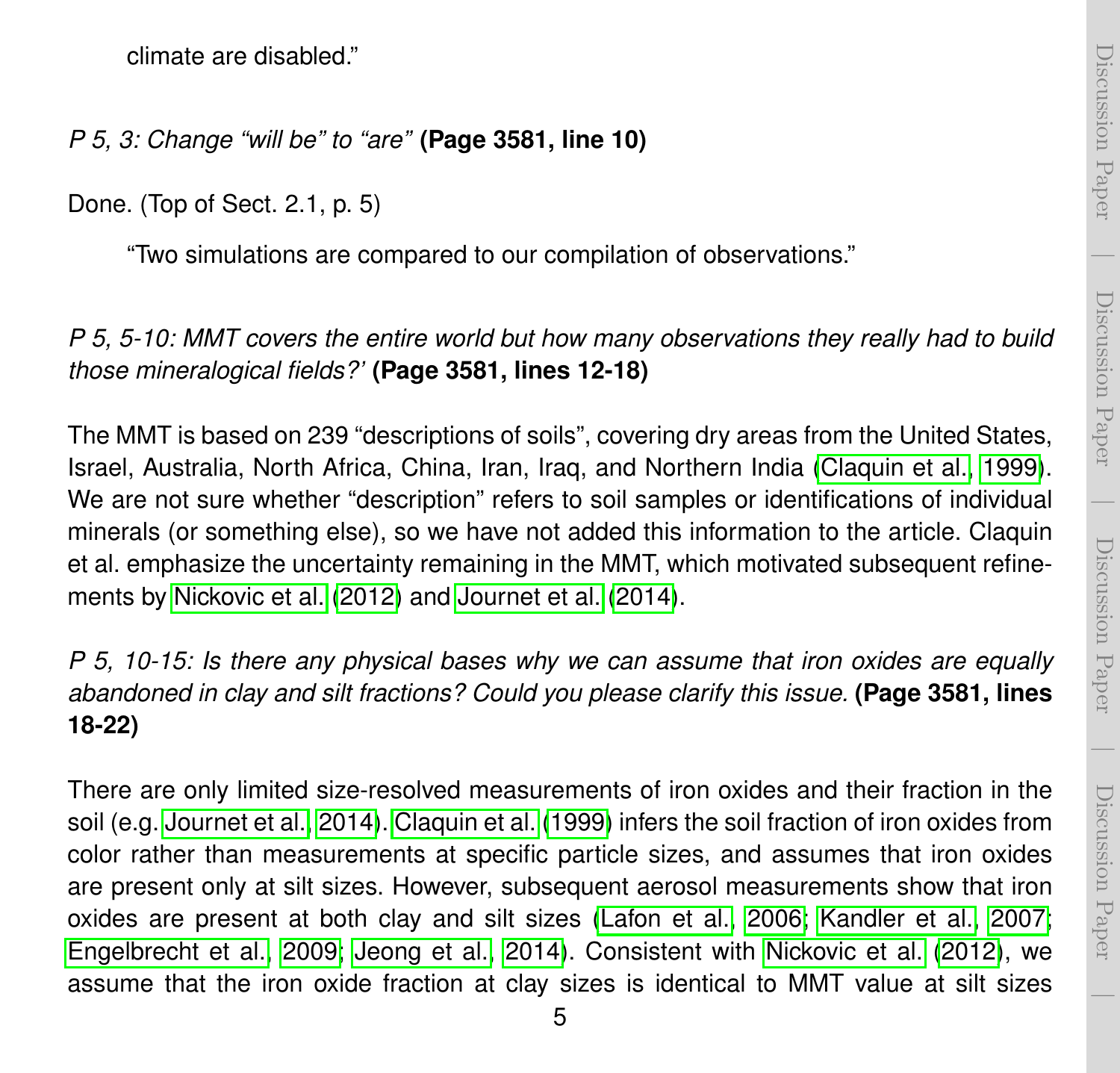$\overline{\phantom{a}}$ 

prescribed by [Claquin et al.](#page-12-0) [\(1999\)](#page-12-0). We are not aware of measurements that would allow a more precise distribution of iron oxides with respect to particle size. We discuss this in Sect. 2.1 at the bottom of p. 5.

"According to the MMT, hematite is present in the soil only at silt sizes. Aerosol measurements show this mineral to be present at both clay and silt sizes (Lafon et al., 2006; Kandler et al., 2007; Engelbrecht et al., 2009; Jeong et al., 2014), so we extend the size range of emitted hematite to include clay sizes. Given the limited measurements of this mineral in soil samples, we follow Nickovic et al. (2012), and assume for simplicity that the hematite fraction at clay sizes in identical to the silt fraction provided by the MMT."

*P 5, 20-25: Is it observations from one place used to verify the distribution of minerals over the size bins? Please comment on this and clarify in the text.* **(Page 3581, line 28 to page 3582, line 5)**

Yes. For the AMF experiment, we use measurements at the single location of Tinfou, Morocco by [Kandler et al.](#page-13-5) [\(2009\)](#page-13-5) to derive a normalized distribution of mass for each mineral within the silt size category (with diameters between 2 and 50  $\mu$ m). This distribution is used to apportion the emitted silt fraction into the size categories of ModelE2 at every source region. The distribution is normalized so that it is independent of the specific magnitude of emission at Tinfou. We assume that the (normalized) size distribution is invariant with respect to source region. There are few measurements that would allow us to evaluate this assumption, but we think that the emission increase with particle diameter is probably robust (Sect. 2.1, p. 6, last paragraph).

*P 5, 25-26: Please clarify the sentence about "gravitational setting".* **(Page 3582, line 6)**

This is a typo that was intended to say "gravitational settling", i.e., the falling out of dust particles due to gravity (p. 6, line 13).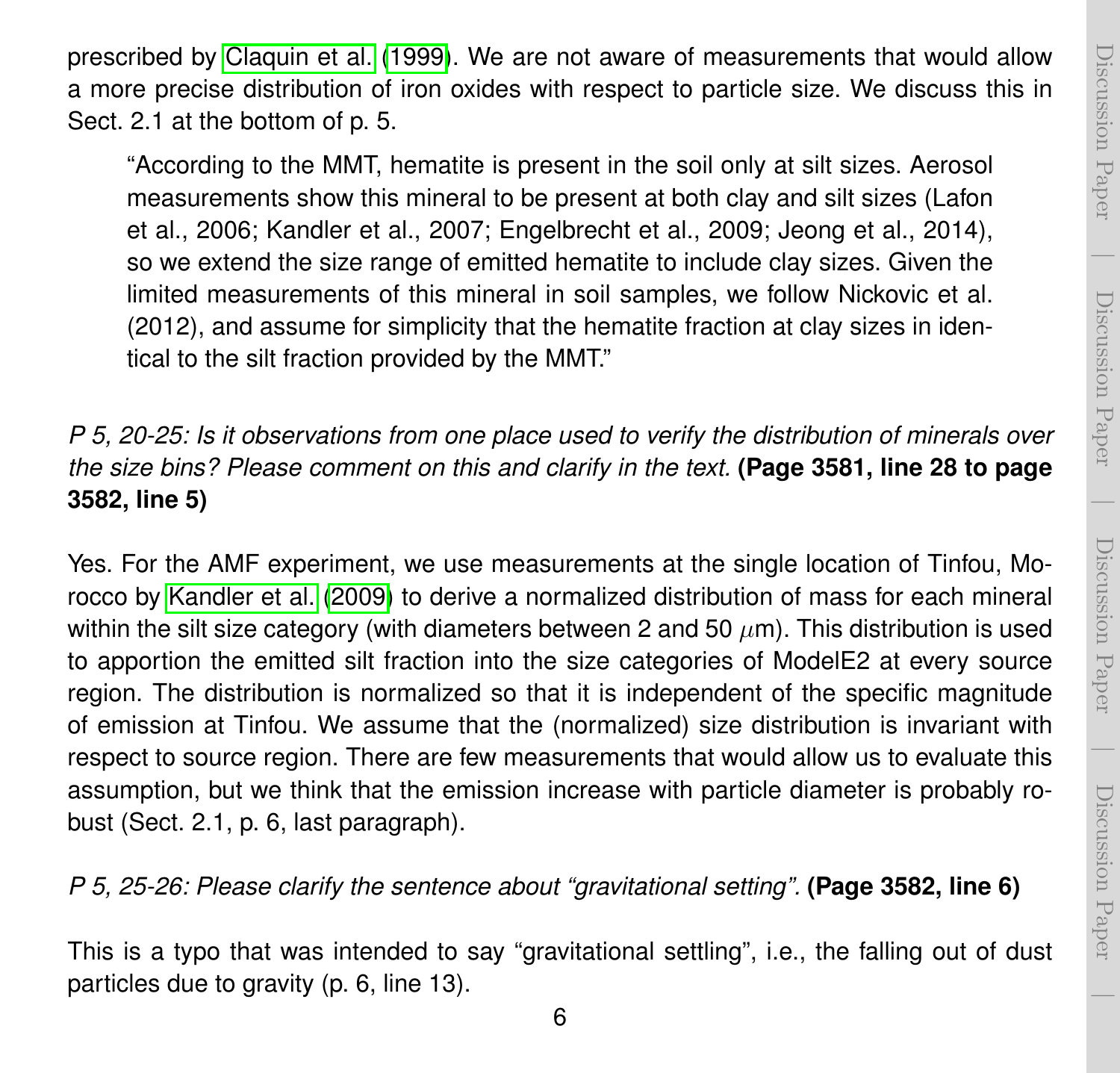$\overline{\phantom{a}}$ 

"Dust at Tinfou is measured after transport from the source, when the largest particles are removed preferentially by gravitational settling."

*P 6 10-15: It is not empirically based, it is just an assumption. Could you explain.* **(Page 3582, lines 19-24)**

We agree, and now describe our reconstruction as a "heuristic" representation, which we believe is more descriptive than "empirical'. We are expressing the idea that fully dispersive measurements of the soil destroy aggregates that would have persisted during mobilization and brittle fragmentation. Thus, the emitted silt fraction contains silt particles present in the wet-sieved soil, but also aggregates comprised of wet-sieved clay particles. In [Kok](#page-13-6) [\(2011\)](#page-13-6), the number of aggregates of diameter  $D$  scales with the volume fraction of soil particles with sizes below or equal to this diameter. This expression predicts that the fractional contribution of clay soil particles to the emitted silt mass scales with the soil clay fraction. This is the behavior that we are representing heuristically by allowing wet-sieved clay particles to contribute to the emitted silt fraction in proportion to our coefficient  $\gamma$  (Sect 2.1, p. 7).

"In the AMF simulation, we reaggregate these fragments heuristically. For each mineral, the emitted silt fraction is comprised of silt particles in the wet-sieved soil augmented in pro- portion to the mineral's wet-sieved clay fraction . . . ."

*P 6, 18-21: Please clarify both about the constrain and about transformation of mineral fractions.* **(Page 3582, line 18 to page 3583, line 3)**

We deleted the word "transformation". What we are trying to express is the *contrast* between the SMF and AMF mineral fractions. This contrast results from accounting for aggregates that are potentially emitted from the original soil, but destroyed by wet sieving (Sect 2.1, p. 7).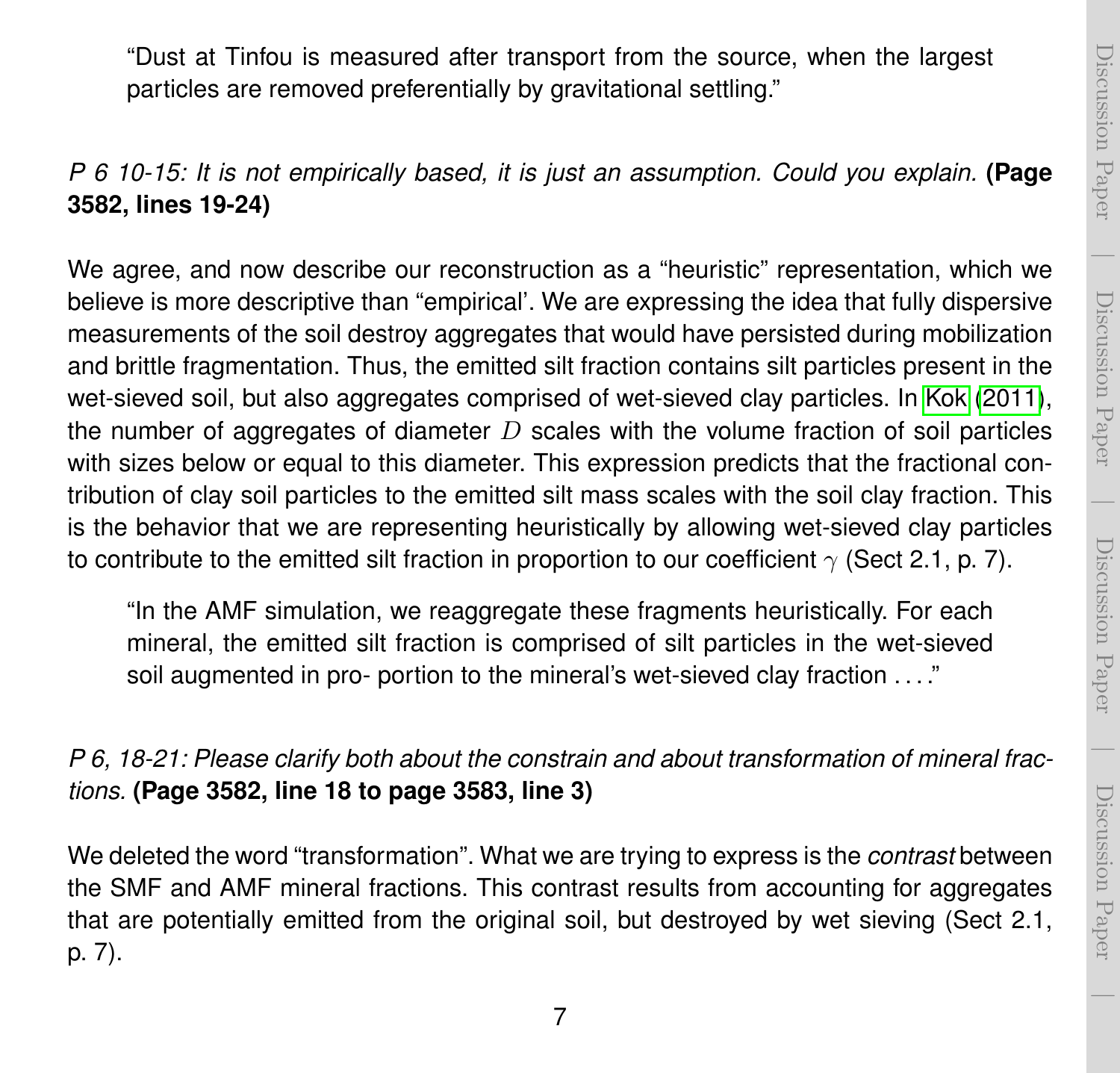$\overline{\phantom{a}}$ 

"The emitted silt fraction consists not only of silt particles present in the wetsieved soil, but also aggregates that were broken during wet sieving into claysized fragments. In the AMF simulation, we reaggregate these fragments heuristically . . . ."

### *P 6, 22-25: Please justify this assumption.* **(Page 3583, lines 3-5)**

The extension of feldspar and gypsum to the clay-sized range, which are absent in the MMT in this size range, is justified by the fact that these minerals are present at this size in aerosol measurements [\(Leinen et al., 1994;](#page-13-7) [Arnold et al., 1998;](#page-12-2) [Kandler et al., 2007,](#page-13-3) [2009\)](#page-13-5). We have added a justification and references for the extension in Sect. 2.1 (p. 7, bottom).

"Conversely, the MMT provides the fraction of feldspar and gypsum only at silt sizes, even though aerosol measurements show that these minerals are present at both clay and silt sizes (Leinen et al., 1994; Arnold et al., 1998; Kandler et al., 2007, 2009)."

## *P 7, 14-16: Does this emitted mass in your model produces reasonable dust optical depth? It would be useful to mention this in the text.* **(Page 3583, lines 25-28)**

In the current version in the model, we haven't calculated the scattering and absorption of radiation by the mineral tracers. We agree that the aerosol optical depth should be evaluated. However, this is both beyond the capability of the current model and the scope of the current study. The focus of this study is the evaluation of the model mineral fractions, which is independent of the scaling of the absolute dust mass and the dust aerosol optical depth. Our model emission is within the range calculated by other models, which gives some confidence that the dust AOD in the new model won't be outside the current range of uncertainty. We intend to calculate the radiative effect and evaluate the model AOT in a future study. In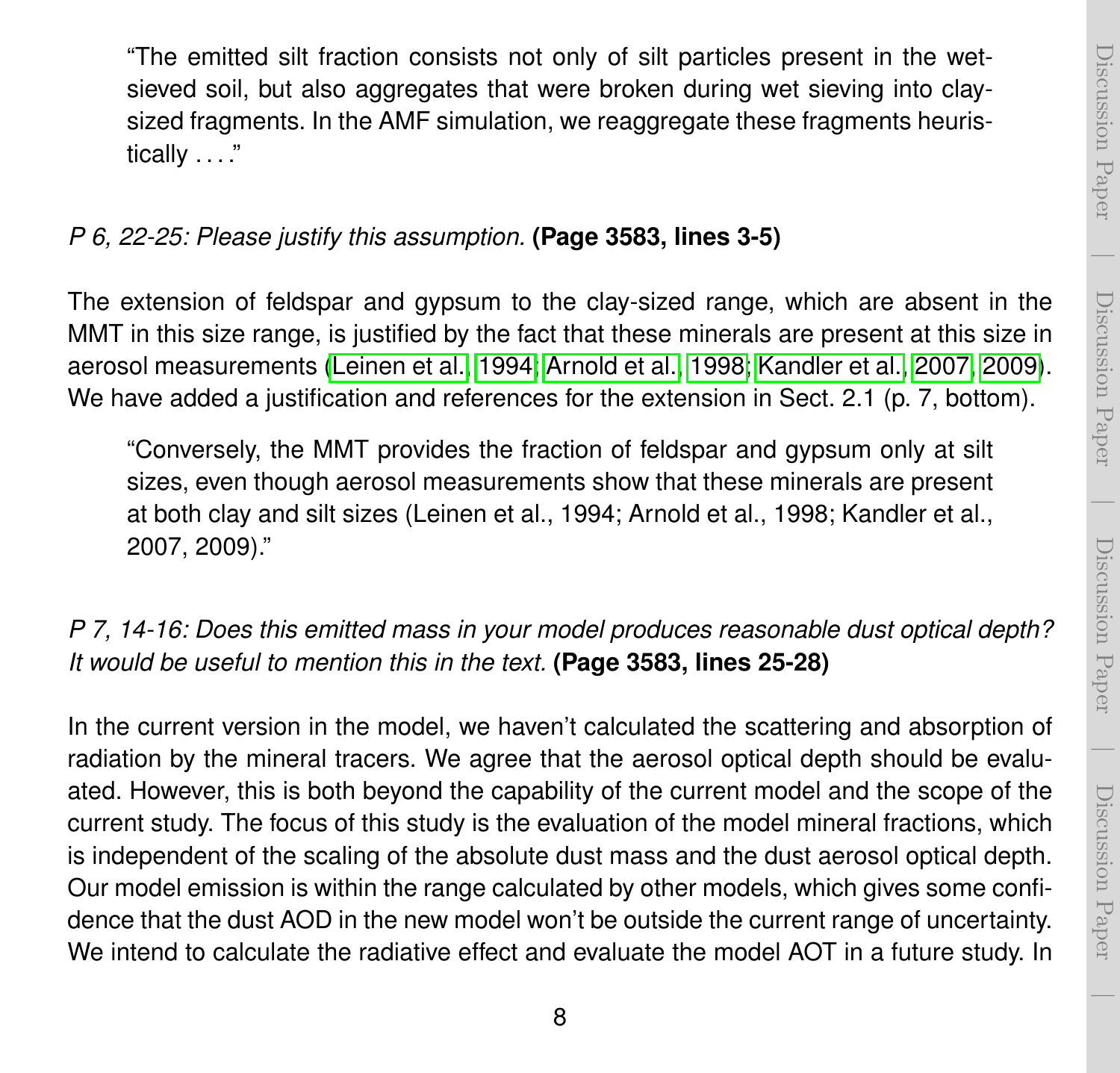$\overline{\phantom{a}}$ 

Sect. 2.2 (p. 9, last paragraph), we note the omission of any radiative perturbation by the minerals.

"We also defer calculation of radiative forcing as a function of the aerosol mineral composition. As a result, radiative feedbacks between the mineral fractions and climate are disabled."

*P 9, 6-25: XRD and SEM have a disadvantage to be more sensitive to the particle surface layer that could be affected by coating.* **(Page 3585, line 21 to page 3586, line 12)**

Thanks. We have added this caveat (p. 12, line 23).

"Both XRD and SEM measurements are disproportionately sensitive to composition on the particle surface, which may include coatings resulting from chemical reactions with other species, compared to the particle interior."

*P 14, 21-25: Isn't it directly follow from our assumptions for the SMF and AMF emissions?* **(Page 3591, lines 15-19)**

The result discussed by the reviewer is the overestimate of the quartz fraction at silt sizes by the SMF method, with improved agreement within the AMF experiment (p. 18, around line 15 of the current draft). The reviewer seems to be asking whether this improvement is inevitable. We believe that this is not the case.

The smaller quartz fraction in the AMF experiment compared to the SMF simulation indeed follows directly from accounting for reaggregation in the former (that increases phyllosilicate emission at silt sizes at the expense of the quartz fraction). However, it is *not* inevitable that the AMF value is closer to the observed value. For example, the MMT could have indicated a quartz fraction at silt sizes in the SMF experiment that is consistent with the observed value. Then, reaggregation within the AMF simulation would still decrease the quartz fraction, but move it *away* from the measurements. The fact that the SMF value is an underestimate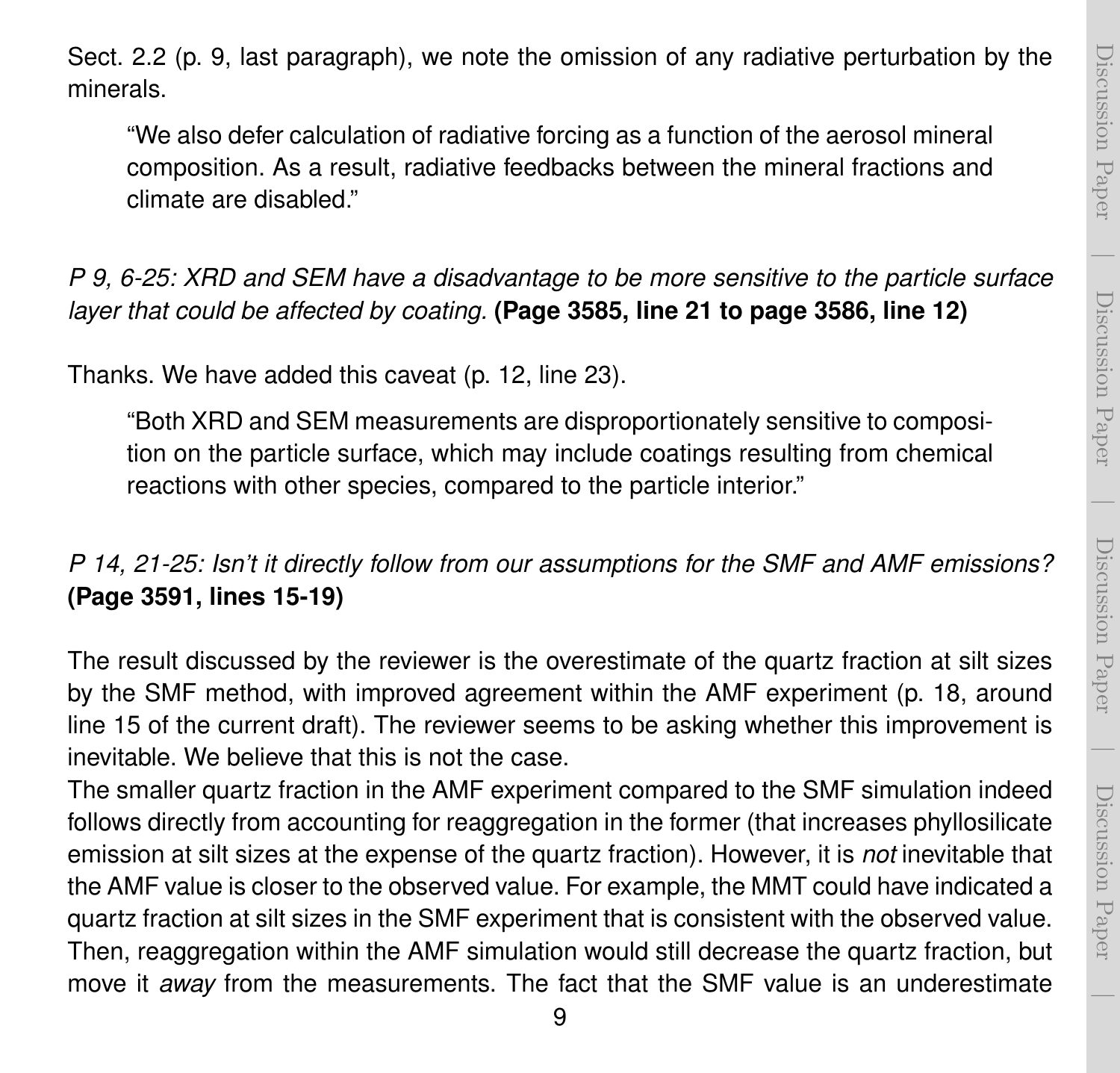$\overline{\phantom{a}}$ 

Discussion Paper

Discussion Paper

shows that accounting for phyllosilicate reaggregation is necessary. That the combination of the MMT and reaggregation of phyllosilicates (i.e. the AMF method) results in approximately the observed value suggests that the MMT quartz fraction is approximately correct.

*P 15, 15-17: It would be useful to take more about how atmosphere could process dust particles.* **(Page 3592, lines 9-12)**

We have expanded the discussion in Sect. 2.2 about physical and chemical transformation of dust particles during transport and our current neglect of these processes (p. 9, penultimate paragraph).

"Measurements show that physical and chemical properties of aerosols evolve along their trajectory (cf. Baker et al., 2014). . . . These modifications, which depend upon the mineral composition, alter the solubility and vulnerability of the dust particle to wet scavenging. We defer representation of this dependence to a future study . . . ."

We have also added this discussion to the companion article. In the conclusions (p. 26, last paragraph), we briefly note our future plan to incorporate these processes.

*P 18, 20-25: It would be useful to discuss what physical processes could affect this ration. E.g., it can not change within one size bin, I believe.* **(Page 3595, line 20-25)**

We add a brief discussion to the second paragraph of Sect. 5.3 (p.21, line 4). For minerals other than pure crystalline iron oxides, the ratio with respect to quartz is relatively constant along a trajectory, as noted by the reviewer.

"Like mineral fractions, mineral ratios will evolve downwind of the source region . . . ."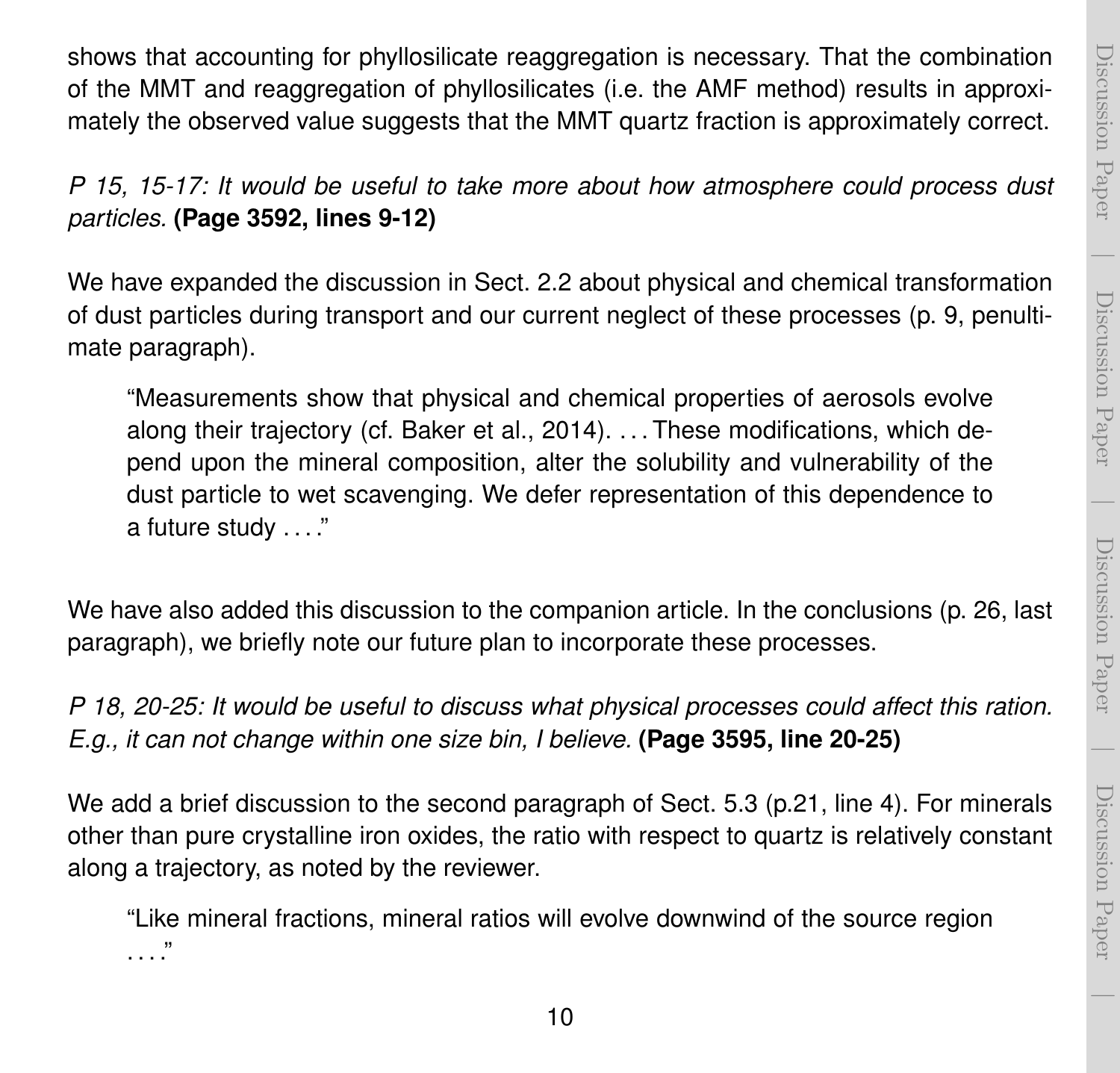*P 21, 13-20: What does control the emission of small particles? Is it availability of clay fraction in the soil layer or it is hydrodynamic entrainment that is less effective for small particles? Please explain.* **(Page 3598, lines 14-22)**

Aerodynamic entrainment is inefficient for clay-sized particles because the cohesive force per unit area is large. These small particles mainly enter the atmosphere through bombardment by larger particles or else disintegration of larger particles. [Kok](#page-13-6) [\(2011\)](#page-13-6) gives a physical argument as to why the mass distribution of emitted particles is weighted toward larger sizes. The point that we wanted to reiterate in the conclusions is that the soil texture data are based on soils that are fully dispersed by wet sieving. This dispersion is much more destructive of soil aggregates than saltation and sandblasting which (according to measurements and brittle fragmentation theory) allows some of the smaller (silt-sized) aggregates to persist as aerosols. This is discussed in the opening paragraph of the conclusions (p. 23).

"Minerals like phyllosilicates that are aggregates of smaller soil particles are almost exclusively observed at clay sizes after wet sieving, despite aerosol measurements showing greater phyllosilicate mass at silt diameters (eg. Kandler et al., 2009). This suggests that many of the aggregates that are destroyed during wet sieving would resist complete disintegration during wind erosion of the original, undispersed soil. "

There is also a fuller discussion in Sect. 2.1.2 of the companion article.

## *P 23, 13-17: Aging of dust is an important process especially for iron oxides. Do you account for it?* **(Page 3600, lines 18-25)**

No; this is one of our next projects. We note our general neglect of particle transformations (but not for iron specifically) in Sect. 2.2 (p. 9, penultimate paragraph), the companion article, and briefly within the conclusions (p. 26, last paragraph).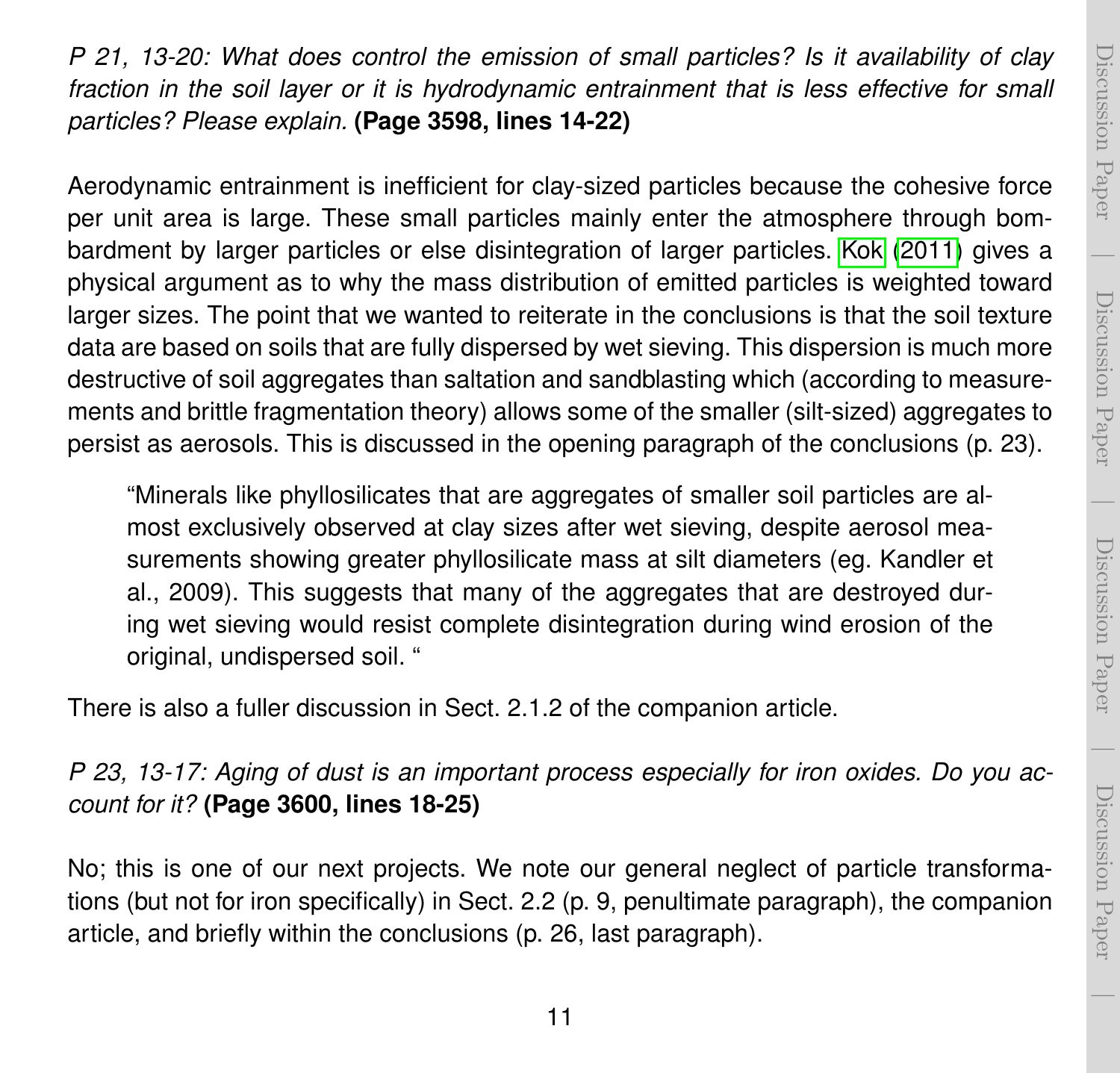# Discussion PaperDiscussion Paper

 $\overline{\phantom{a}}$ 

 $\overline{\phantom{a}}$ 

## **Response to the Comments by Reviewer #2**

*This article provides an extensive evaluation of the model for size and mineralogy- resolved dust emission presented in part 1. The authors construct an impressive compilation of measurements, from about 60 studies, making for a detailed evaluation. I have only a few comments, and recommend that the article be published after the authors address them. It would be helpful to include a comparison against the results of Scanza et al. (2015), who use some of the same measurements to evaluate their model for mineralogy-resolved dust emission. Can the authors discuss the effects of the purported improvements over this recent study? Do the additional processes they include actually im- prove the simulation?*

We have done calculations to understand the difference between the two methods. However, we feel that this comparison is beyond the scope of the current article, so we are planning a future manuscript on this topic.

*I found the discussion section quite tedious to read, in part due its length. I would suggest improving the writing in this section, for instance by adding more sub-headings.*

We appreciate this suggestion. In response, we have separated the results presented in Section 5 into a number of subsections that are limited to the discussion of a single figure or topic. We hope this new organization makes it easier for the reader to recognize our main points.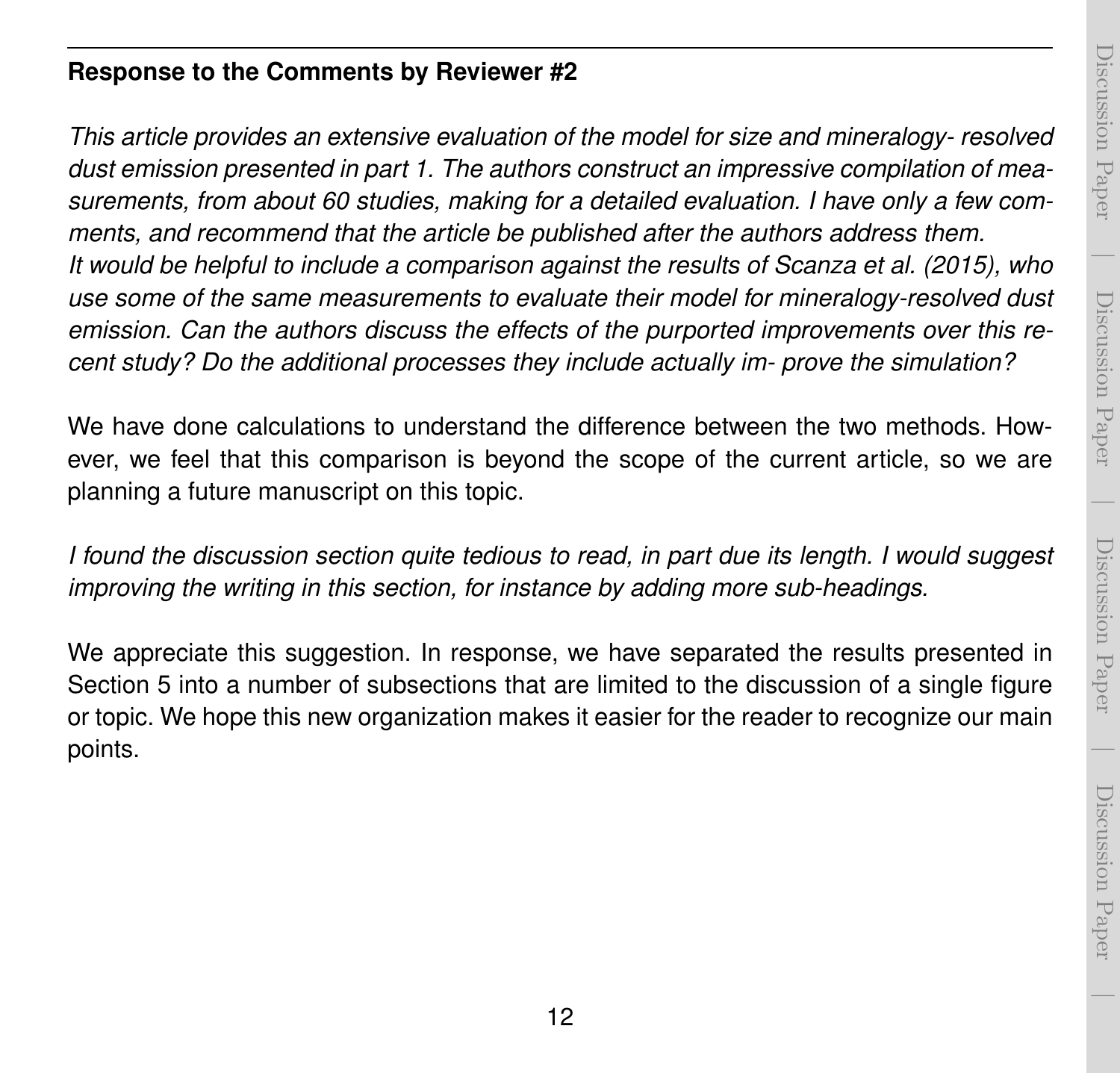$\overline{\phantom{a}}$ 

#### **Response to the Comments by Paola Formenti**

*Authors shoudl include the following paper for data comparison : Formenti, P., Caquineau, S., Desboeufs, K., Klaver, A., Chevaillier, S., Journet, E., and Rajot, J. L.: Mapping the physico-chemical properties of mineral dust in western Africa: mineralogical composition, Atmos. Chem. Phys., 14, 10663-10686, doi:10.5194/acp-14-10663-2014, 2014.'*

Thanks for pointing us to this paper. We noticed that the surface concentration measurements at Banizoumbou, Niger, which are analyzed in that paper are the same data as in [Formenti et al.](#page-12-3) [\(2008\)](#page-12-3). Those measurements are included in our evaluation. We have cited the more recent study in the conclusions (p. 26, line 1):

"These refinements can be complemented with studies that map the mineral composition of specific sources (Formenti et al., 2014b)."

#### **References**

- <span id="page-12-2"></span>Arnold, E., Merrill, J., Leinen, M., and King, J.: The effect of source area and atmospheric transport on mineral aerosol collected over the North Pacific Ocean, Global and Planetary Change, 18, 137–159, doi[:10.1016/S0921-8181\(98\)00013-7, http://dx.doi.org/10.1016/S0921-8181\(98\)](http://dx.doi.org/10.1016/S0921-8181(98)00013-7) [00013-7,](http://dx.doi.org/10.1016/S0921-8181(98)00013-7) 1998.
- <span id="page-12-0"></span>Claquin, T., Schulz, M., and Balkanski, Y. J.: Modeling the mineralogy of atmospheric dust sources, J. Geophys. Res., 104, 22,243–22,256, doi[:10.1029/1999JD900416, http://dx.doi.org/10.1029/](http://dx.doi.org/10.1029/1999JD900416) [1999JD900416,](http://dx.doi.org/10.1029/1999JD900416) 1999.
- <span id="page-12-1"></span>Engelbrecht, J. P., McDonald, E. V., Gillies, J. A., Jayanty, R. K. M., Casuccio, G., and Gertler, A. W.: Characterizing Mineral Dusts and Other Aerosols from the Middle East—Part 1: Ambient Sampling, Inhalation Toxicology, 21, 297–326, doi[:10.1080/08958370802464273, http://dx.doi.org/10.](http://dx.doi.org/10.1080/08958370802464273) [1080/08958370802464273,](http://dx.doi.org/10.1080/08958370802464273) 2009.
- <span id="page-12-3"></span>Formenti, P., Rajot, J. L., Desboeufs, K., Caquineau, S., Chevaillier, S., Nava, S., Gaudichet, A., Journet, E., Triquet, S., Alfaro, S., Chiari, M., Haywood, J., Coe, H., , and Highwood, E.: Regional variability of the composition of mineral dust from western Africa: Results from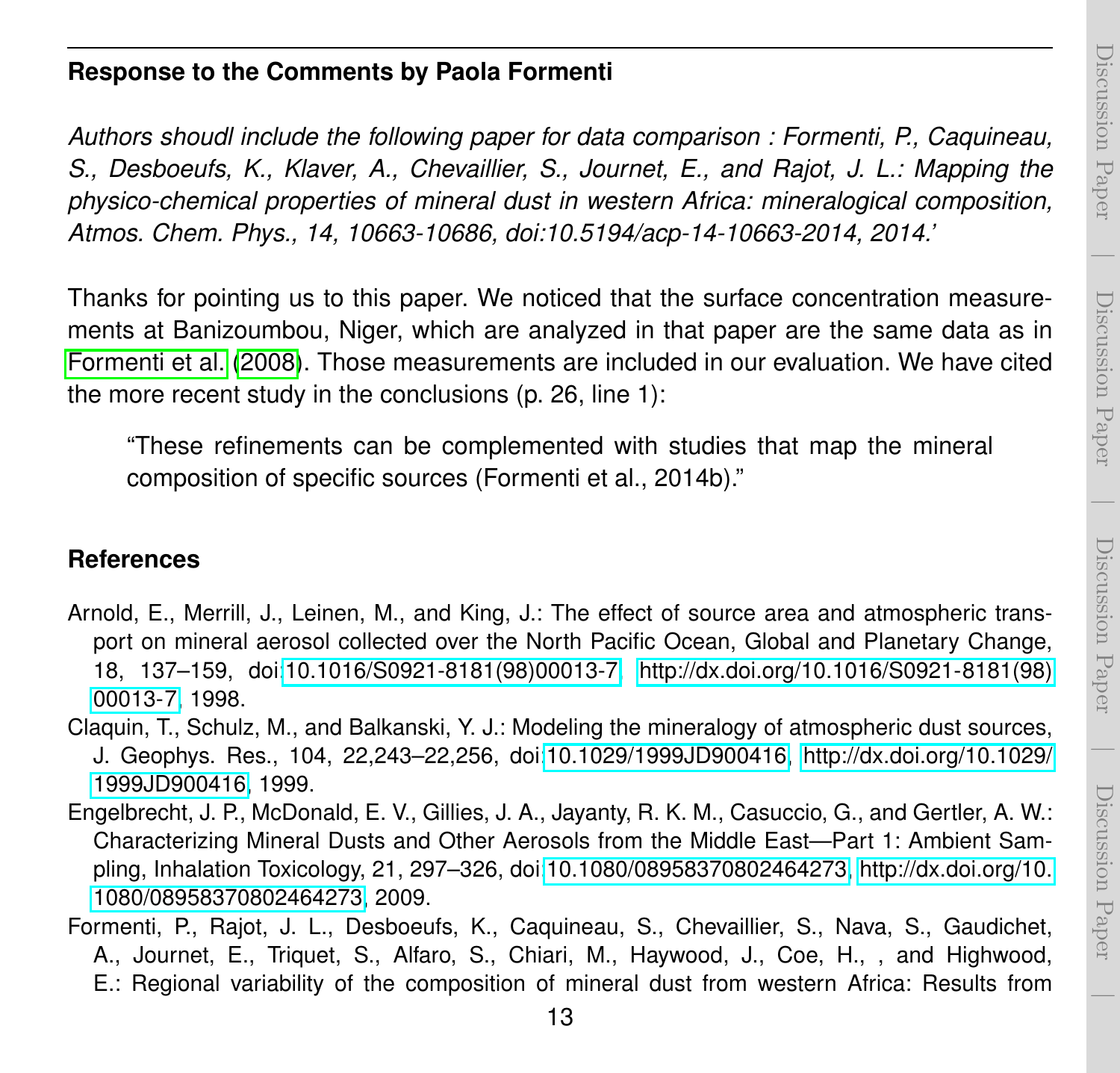the AMMA SOP0/DABEX and DODO field campaigns, J. Geophys. Res., 113, D00C13, doi[:10.1029/2008JD009903, http://dx.doi.org/10.1029/2008JD009903,](http://dx.doi.org/10.1029/2008JD009903) 2008.

- <span id="page-13-4"></span>Jeong, G. Y., Kim, J. Y., Seo, J., Kim, G. M., Jin, H. C., and Chun, Y.: Long-range transport of giant particles in Asian dust identified by physical, mineralogical, and meteorological analysis, Atmos. Chem. Phys., 14, 505–521, doi[:10.5194/acp-14-505-2014, http://dx.doi.org/10.5194/](http://dx.doi.org/10.5194/acp-14-505-2014) [acp-14-505-2014,](http://dx.doi.org/10.5194/acp-14-505-2014) 2014.
- <span id="page-13-1"></span>Journet, E., Balkanski, Y., and Harrison, S. P.: A new data set of soil mineralogy for dust-cycle modeling, Atmos. Chem. Phys., 14, 3801–3816, doi[:10.5194/acp-14-3801-2014, http://dx.doi.org/](http://dx.doi.org/10.5194/acp-14-3801-2014) [10.5194/acp-14-3801-2014,](http://dx.doi.org/10.5194/acp-14-3801-2014) 2014.
- <span id="page-13-3"></span>Kandler, K., Benker, N., Bundke, U., Cuevas, E., Ebert, M., Knippertz, P., Rodríguez, S., Schütz, L., and Weinbruch, S.: Chemical composition and complex refractive index of Saharan Mineral Dust at Izanã, Tenerife (Spain) derived by electron microscopy, Atmospheric Environment, 41, 8058–8074, doi[:10.1016/j.atmosenv.2007.06.047, http://dx.doi.org/10.1016/j.atmosenv.2007.](http://dx.doi.org/10.1016/j.atmosenv.2007.06.047) [06.047,](http://dx.doi.org/10.1016/j.atmosenv.2007.06.047) 2007.
- <span id="page-13-5"></span>Kandler, K., Schütz, L., Deutscher, C., Ebert, M., Hofmann, H., Jäckel, S., Jaenicke, R., Knippertz, P., Lieke, K., Massling, A., Petzold, A., Schladitz, A., Weinzierl, B., Wiedensohler, A., Zorn, S., and Weinbruch, S.: Size distribution, mass concentration, chemical and mineralogical composition and derived optical parameters of the boundary layer aerosol at Tinfou, Morocco, during SAMUM 2006, Tellus B, 61, 32–50, doi[:10.1111/j.1600-0889.2008.00385.x, http:](http://dx.doi.org/10.1111/j.1600-0889.2008.00385.x) [//dx.doi.org/10.1111/j.1600-0889.2008.00385.x,](http://dx.doi.org/10.1111/j.1600-0889.2008.00385.x) 2009.
- <span id="page-13-6"></span>Kok, J. F.: A scaling theory for the size distribution of emitted dust aerosols suggests climate models underestimate the size of the global dust cycle, PNAS, 108, 1016–1021, doi[:10.1073/pnas.1014798108,](http://dx.doi.org/10.1073/pnas.1014798108) [http://www.pnas.org/content/108/3/1016,](http://www.pnas.org/content/108/3/1016) 2011.
- <span id="page-13-2"></span>Lafon, S., Sokolik, I. N., Rajot, J. L., Caquineau, S., and Gaudichet, A.: Characterization of iron oxides in mineral dust aerosols: Implications for light absorption, J. Geophys. Res., 111, D21207, doi[:10.1029/2005JD007016, http://dx.doi.org/10.1029/2005JD007016,](http://dx.doi.org/10.1029/2005JD007016) 2006.
- <span id="page-13-7"></span>Leinen, M., Prospero, J. M., Arnold, E., and Blank, M.: Mineralogy of aeolian dust reaching the North Pacific Ocean 1. Sampling and analysis, J. Geophys. Res., 99, 21,017–21,023, doi[:10.1029/94JD01735, http://dx.doi.org/10.1029/94JD01735,](http://dx.doi.org/10.1029/94JD01735) 1994.
- <span id="page-13-0"></span>Nickovic, S., Vukovic, A., Vujadinovic, M., Djurdjevic, V., and Pejanovic, G.: Technical Note: High-resolution mineralogical database of dust-productive soils for atmospheric dust modeling, Atmos. Chem. Phys., 12, 845–855, doi[:10.5194/acp-12-845-2012, http://dx.doi.org/10.5194/](http://dx.doi.org/10.5194/acp-12-845-2012) [acp-12-845-2012,](http://dx.doi.org/10.5194/acp-12-845-2012) 2012.